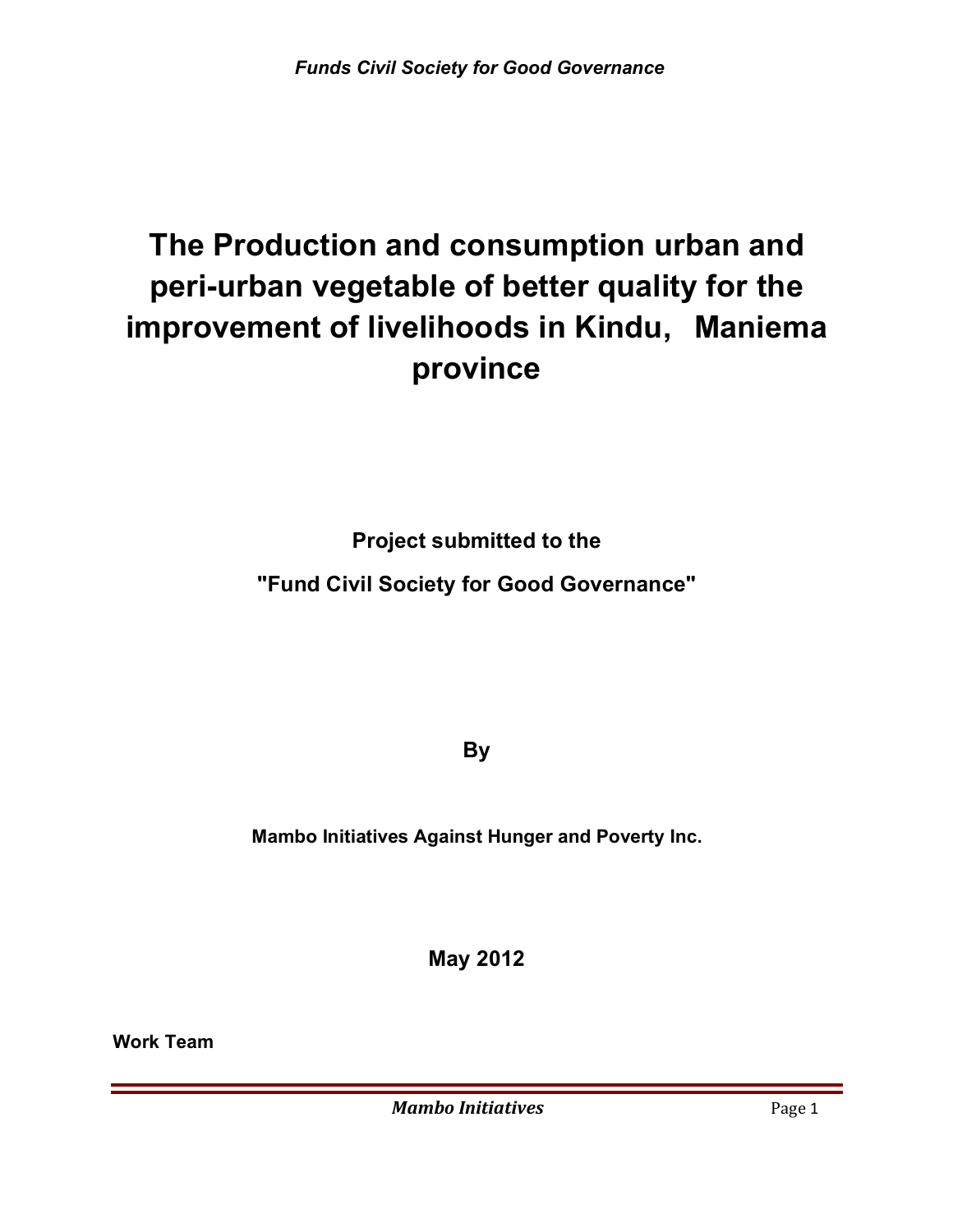1 **.** Project Coordinator **:**

Dr. Jacques Mambo Kalume Expert in Community Development Email: jmambo56@gmail.com Tel. :+243 (0) 81 08 13,350 / +243 (0) 99 03 28,368

2. Project partners :

#### 2.1 . University of Kindu :

- 1. Prof. Patrick Mobambo Kitume Ngongo Faculty of Agricultural Sciences University of Kindu
- 2. Ass. Matondo Muyombo Faculty of Agricultural Sciences University of Kindu
- 2.2 . Non-Governmental Organizations :
	- 1. Antoine HAUT-ZAÏRE , WERE ATTACKED TENGETENGE, Chairman of the Board of Directors,

Association for the Agropastoral Development in Maniema (ADAM). Okenge Avenue, 11, Kasuku District, Commune of Kasuku, Town of Kindu.

2. Germaine RASHIDI MEDI, Chairperson of the Board of Directors,

Association for the Development of Women's Initiatives of the Maniema (ADIF). Avenue Lwangi, no. 34, District 3Z, Common Kasuku, the common town of Kindu.

**Title : Production and consumption** urban and peri-urban vegetable of better quality for the improvement of livelihoods in Kindu, Maniema province

#### **Introduction**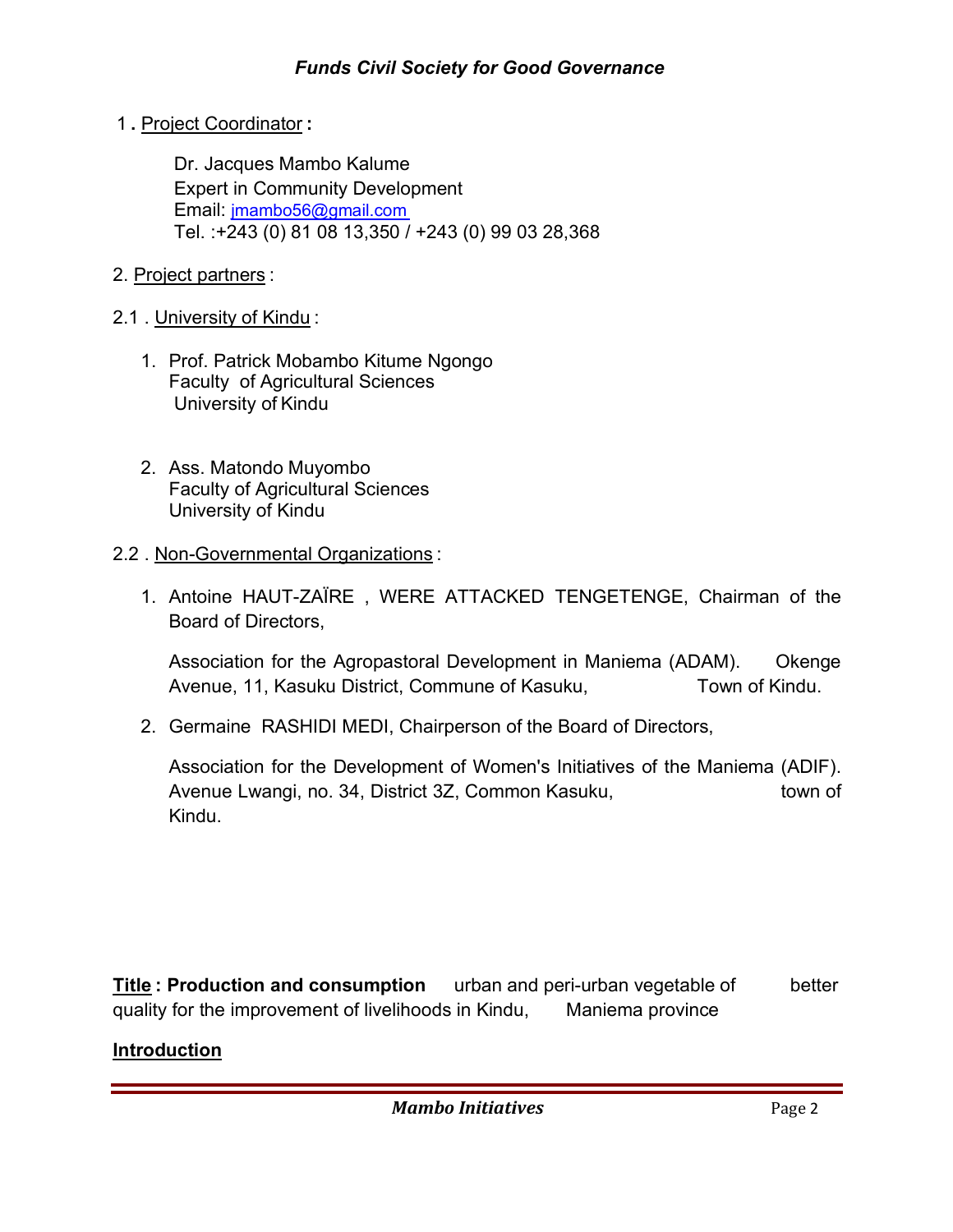The town of Kindu is similar to the other larger cities in sub-saharan Africa which have experienced a strong growth of the population due to a combination of high birth rate dominant ( 3.5 per cent per year), the influx of young people from rural to urban areas in search of jobs and better social amenities, and perhaps more importantly the movement of populations fleeing the wars of 1996-97 and 1998-2003 for the relative security of the cities. It is estimated by the United Nations in September 2001, there has been more than 2 million displaced from rural areas to urban areas ( http://www.ocha-rdc ). A serious economic crisis that began in 1990 has accentuated the precarious nature of life and of the vulnerability of the population. The urban centers with their large population have been particularly affected by the economic crisis caused by bad governance and aggravated by the wars whose many consequences include a slowdown of economic activities, an increase in unemployment, a general impoverishment of the population, poor nutrition and the consequent degradation in the health of particularly vulnerable groups of children and a disturbing increase in deaths. Malnutrition is cited as one of the main causes of the death of three million people in the civil war Congolese ( http://news.bbc.co.uk/2/hi/africa/country\_profiles/ 1076399.stm ).

The harmful effects of micronutrient malnutrition especially iron, zinc and vitamin A deficient on children are well known and include reduction of resistance to disease, a delay of growth, a poor cognitive development and night blindness thus affecting the ability of learning. Full of vitamins and minerals, fruits and vegetables are an excellent source of nutrients, but the annual per capita consumption of vegetables in the Democratic Republic of the Congo in 2005 covered only 14 per cent of 73 kg recommended by the FAO and WHO. And the reduction in the production of fruits and vegetables in the DRC is lowered to 3.8 million tonnes in 1989-91 to 2.9 million tonnes in 2004, a decrease of 25 %.

Urban agriculture, including plant production, provides fresh food products, creates jobs and income which contribute to the social balance, improves the environment through the management of garbage and serves green belts. The production urban and periurban vegetable offers, in effect, all these services in the cities. The promotion of culture urban and peri-urban, marketing and consumption of nutritious vegetables should be a weapon of choice in the fight against poverty and malnutrition found in Kindu.

The producers of the vegetables found in and around the city, cannot fully exploit their land in an optimum manner because they cultivate to low yields of Varieties susceptible to diseases and pests, low quality seeds, from dubious sources and are not well informed on the appropriate management of fertilizers and other inputs, etc. The result has been that the vegetable supply is less than what is required by the population of this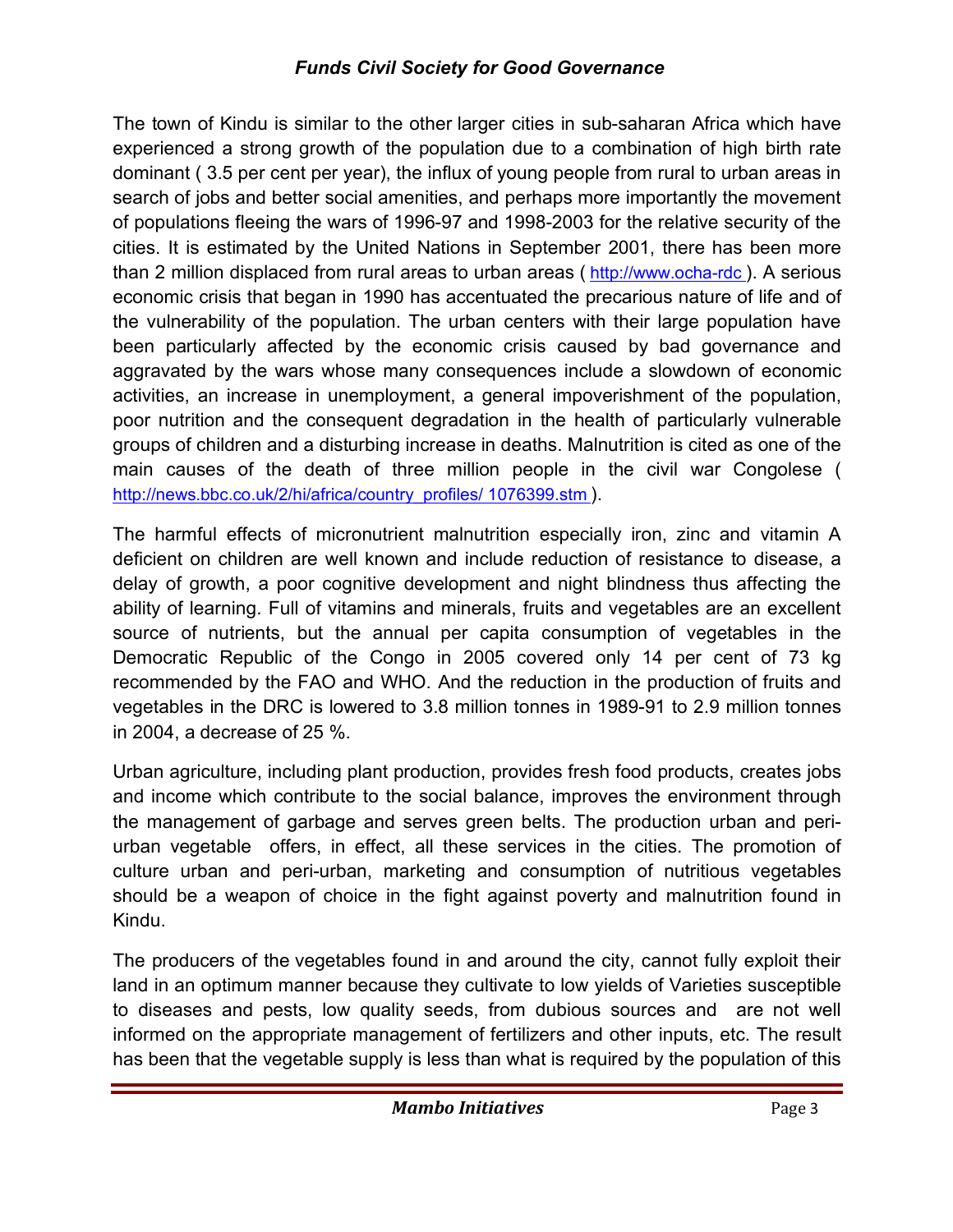urban center. On these markets, the prices of vegetables are quite high especially during the off-season, rendering the product out of the reach of a large proportion of consumers. Another concern is the almost exclusive dependence of cassava leaves as a vegetable-sheets because of the ease of this culture, whereas we find of indigenous vegetables to African high performance and more nutritious such as amaranth, solanaceae ( *Solanum* spp. ), vegetables beans, etc. and widely consumed elsewhere on the African continent.

#### **Objectives of the project**

#### General Objective :

The general objective of this project is to improve the production and consumption of various vegetables African indigenous and exotic as a means of combating poverty and malnutrition in the town of Kindu and its surrounding areas, areas negatively affected by political conflicts.

Specific objectives : the specific objectives of this project are:

- 1. Strengthen the capacity of the producers in the improvement of techniques and strategies for the stabilis e the vegetables of better quality;
- 2. C aracteriser the systems of production of vegetables in urban and periurban areas of Kindu;
- 3. Increase the availability of varieties of exotic vegetables resistant to diseases and pests, high yield and nutrients which are most widely consumed ;
- 4. Expanding the range of indigenous vegetables , especially leafy vegetables, available to farmers and to promote their culture ;
- 5. Improve the awareness d e the nutritional importance in the consumption of vegetables more useful to the human body.

### **Expected Results of the project**

1. The Documentation is made on the characteristics of the production of vegetables and peri-urban in Kindu.

Investigations to perform will result in the identification of:

(i) Different techniques of production and different systems used by farmers;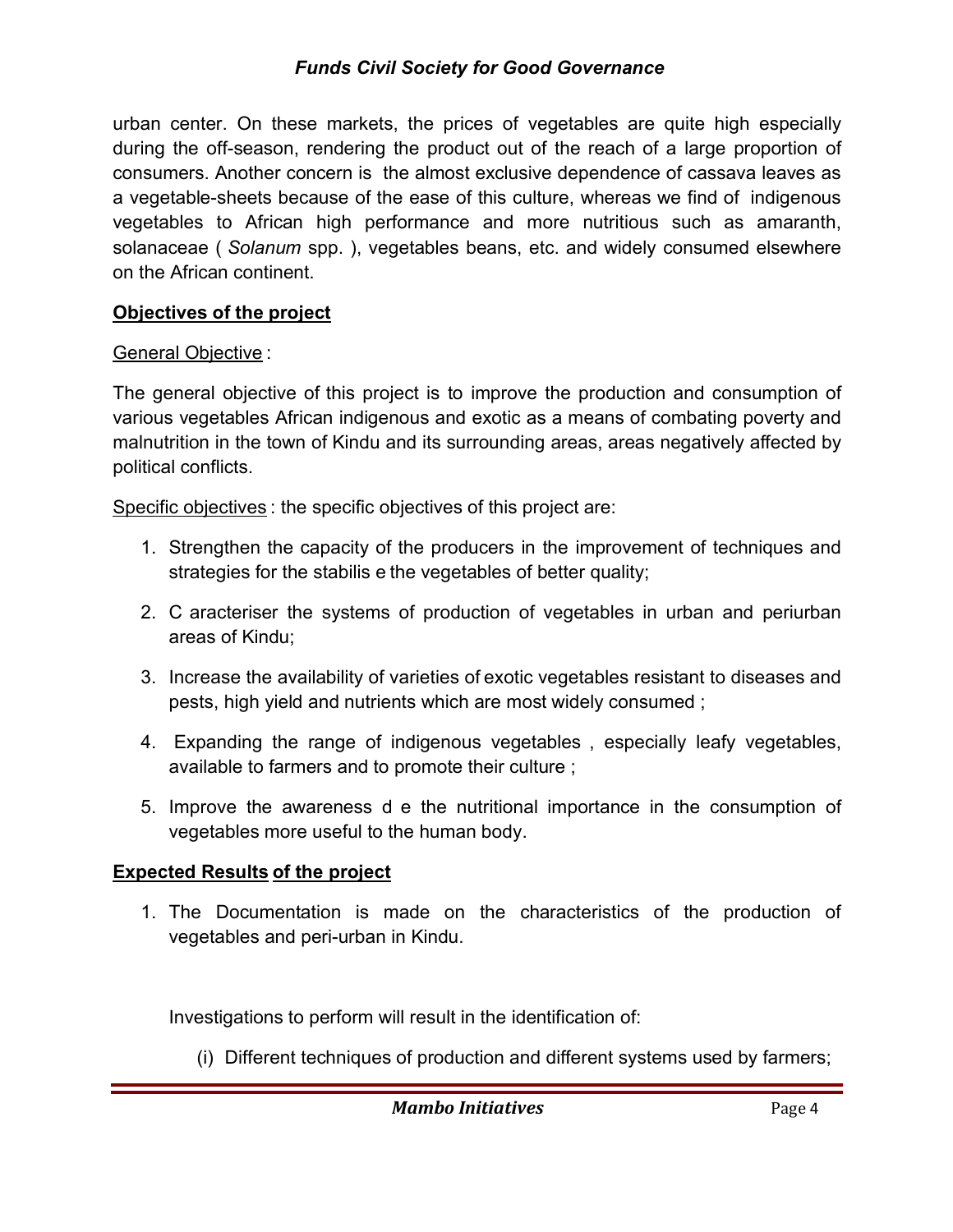- (ii) Major obstacles encountered by the producers;
- (iii) Main vegetable products to each season and the results obtained.
- (iv) Socio-economic characteristics of the production and the farmers concerned ;
- (v) Environment and security problems such as l has pollution, the use of pesticides and other chemical inputs, etc.
- 2. The varieties of vegetables to high yield and nutritious exotic are available for producers and consumers.

At least three varieties of tomato, chili, pepper and cabbage having the characteristics and culinary taste preferred by consumers will be added to the diversity of vegetables present in the study area.

3. Indigenous vegetables Africans are introduced especially vegetables-sheets and those domestic and locally selected on the local markets.

Two varieties of each species of *Amaranthus* sp., Solanum *macrocarpon* , Solanum *scabrum* , *Cochorus oliotorius* , *Hibiscus* sp. (Roselle), the cowpeavegetable and all native species African nutrients will be available for producers of vegetables. Three local vegetables interesting will be selected among those obtained in the missions of collections companies and domestic to be introduced from producers and consumers.

4. The systems sustainable and profitable production are developed and documented.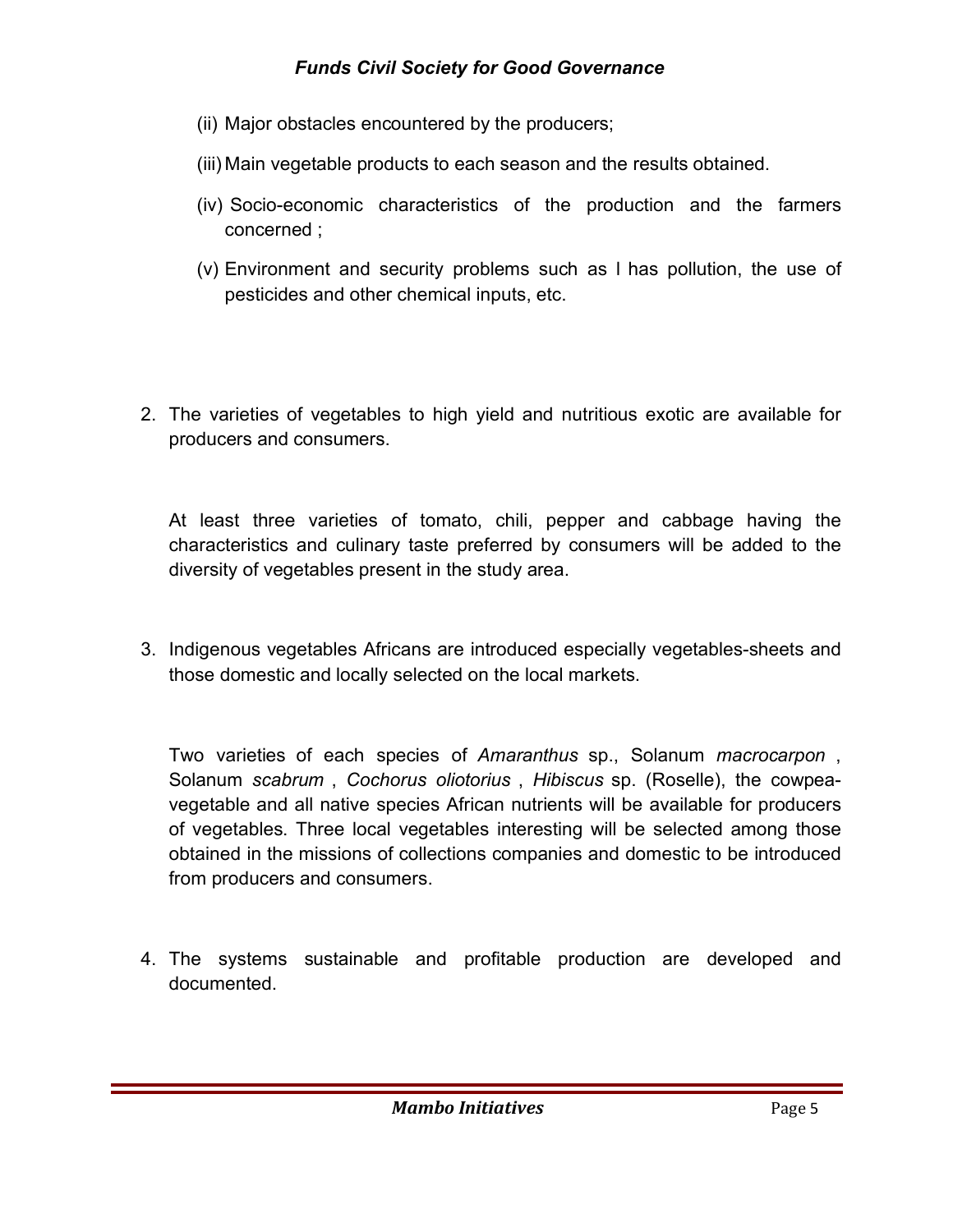The experimental research on field will at the point of production systems costeffective based on the plant material improved and adapted to the environment, the management practices of the soil and the nutrients and appropriate pest control and disease control measures.

5. L es key stakeholders are trained in the production of vegetables, expansion and use.

At the end of the project, the following stakeholders would be forms:

- a) 10 Research technicians (6 of UNIKI, 2 of ADAM and 2 of ADIF);
- b) 20 Extension agents (10 of ADAM and 10 of ADIF ;
- c) 150 Producers of vegetables (producer Associations partners of these two NGOS).
- 6. The public education and awareness materials are products.

Documents (brochures and posters) and of radio and television programs of the manipulation, the preparation/cooking and the nutritional importance of l egumes in french and Kiswahili will be produced.

### **Activities of the project**

#### **The number of the project sites in Kindu are 3:**

- University of Kindu
- NGOS ADAM
- NGOS ADIF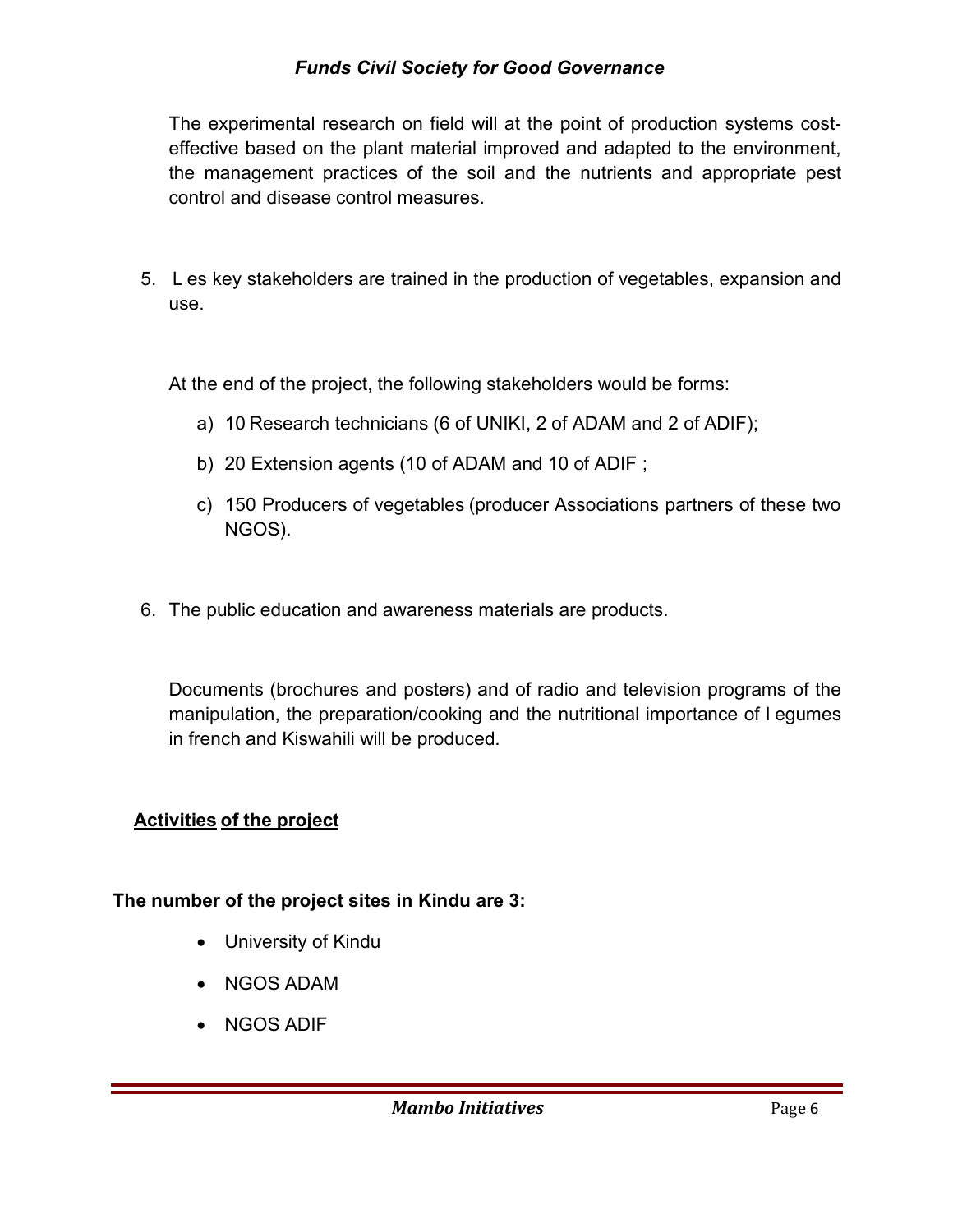**Objective 1:** Strengthening the capacity of the producers in the improvement of techniques and strategies for the production of vegetables for better quality:

It will be matter of develop, validate and train producers in techniques of production of improved seeds, nursery and the safe use of agronomic constraints specific identified in the investigation on the basis of tests at the experimental station of the University of Kindu.

**O urpose 2** : characterization of production systems for vegetables in the urban and suburban areas of Kindu:

Use a questionnaire well structure . The local producers of vegetables will be investigations in urban areas and the periurban areas of Kindu to gather baseline data for the analyzes of characterization of production systems.

**Objective 3** : Increase the availability of varieties of exotic vegetables to high yield, nutrient and the most widely consumed:

Of the varieties of tomatoes, peppers, peppers, cabbages and onions from the commercial companies and the national programs of vegetables in Africa will be evaluated at the experimental station of the University of Kindu in demonstration plots. In this station will be also the multiplication of seeds which can thus be used in the release to the plots of the producers of the urban and peri-urban zone of Kindu.

- **Objective 4** : Expand the range of indigenous vegetables, including the vegetablessheets available and promote their culture:
	- (i) It will be to organize collection missions in order to identify and collect varieties of vegetables important aboriginal and widely consumed ;
	- (ii) The vegetables will be selected domestic and evaluated;
	- (iii) The evaluation will be conducted also on other indigenous vegetables introduced African regional centers and national programs of vegetables in Africa.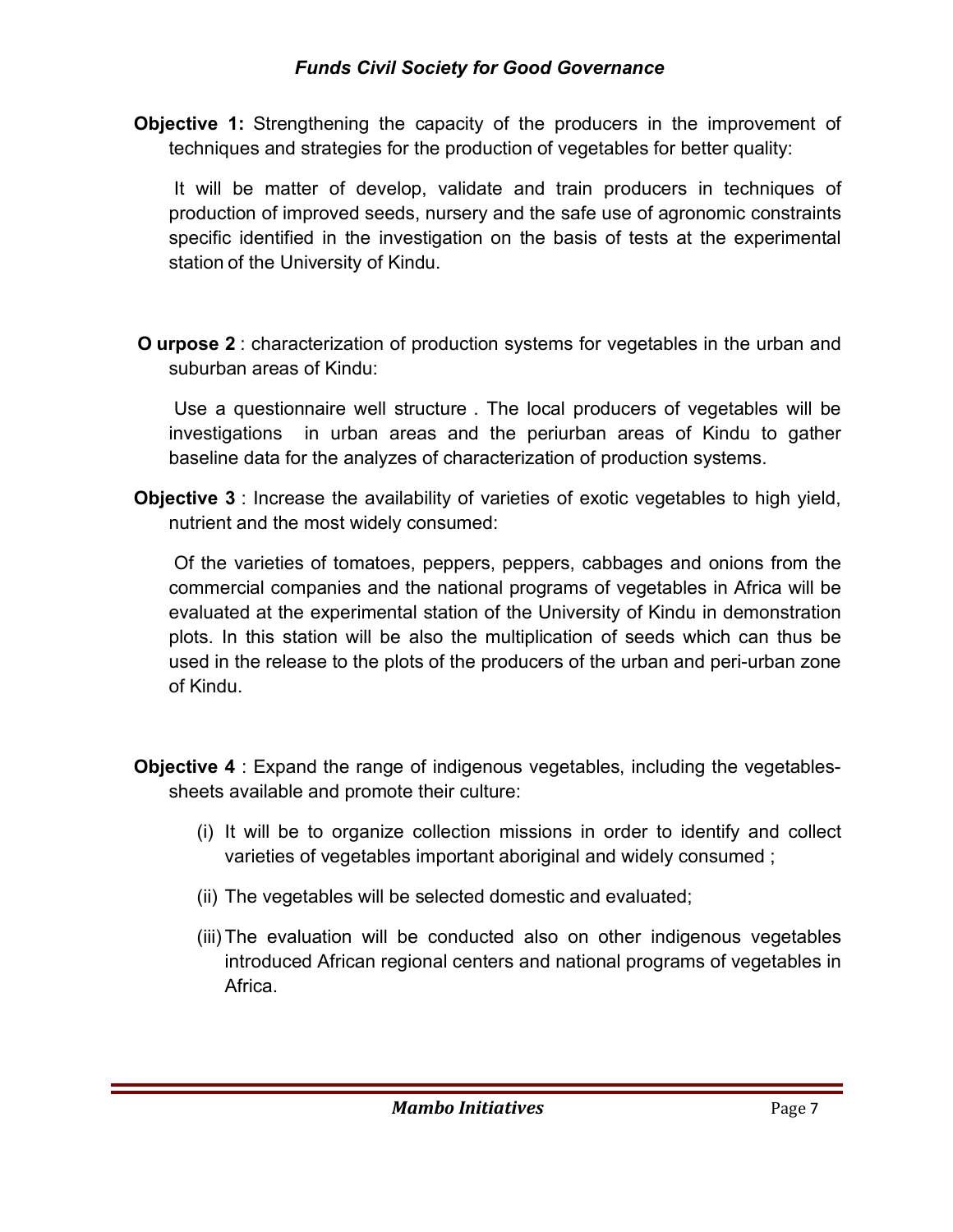- **Objective 5** : To improve the awareness of the nutritional importance of the consumption of vegetables which should lead to more nutritional contribution:
	- (i) D es surveys on the consumption of vegetables in Kindu and its environs for:
		- Evaluate the perceptions and knowledge of the benefits nut ritionnels vegetables ;
		- Determine the vegetables the most consumed and the quantities of vegetables consumed per capita ;
		- The factors that affect the market for vegetables and on the level of their consumption by the population.
	- (ii) The project will develop vegetables dishes indigenous to assess their acceptability by consumers.
	- (iii) The project will organize seminars and workshops on the importance and the proper maintenance of vegetables.

#### **Impact and beneficiaries**

#### Economic Impact and nutritional

L es main beneficiaries of this project will be the small producers, particularly the women, the farmers who produce the vegetables for home consumption and local sale. The technologies for the improvement of production will increase production qualitative and quantitative of these farmers, which will make them more competitive on the markets with the best prospects to earn a higher income, which should be reflected by means of improved livelihoods.

Have access to a wide variety of vegetables and at affordable prices can certainly influence positively on the nutritional status of households of producers and consumers. And this should have a positive effect on the health, growth and development particularly of children.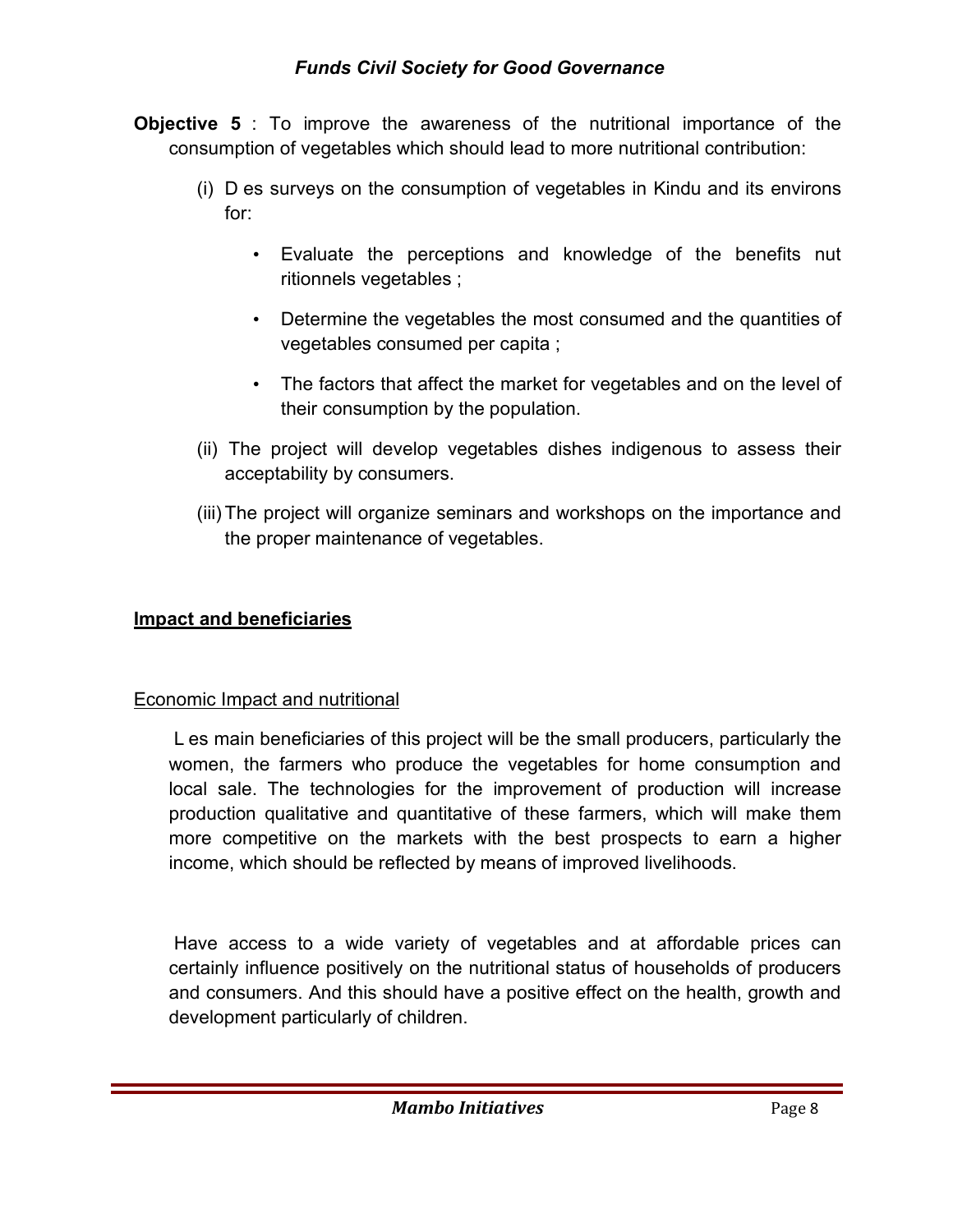### Social Impact

In implementation of this project in Kindu and its surrounding area will create a platform for the collaboration and interaction between the groups of different producers and between the farmers and the merchants who live in different parts of the area according to the ethnic origin for and contribute to reduce social tensions.

### Environmental Impact

The project plans to use the techniques that are appropriate for the protection of the environment. The safe and appropriate use of fertilizers, fungicides and insecticides for the control of insects and diseases will be one of the techniques of integrated control which will be developed with the producers and to reduce chemical contamination of the agricultural workers and the soil. The use of household waste composted properly will also allow to reduce the large amounts of garbage which are located, by location, in the town of Kindu, these days.

## Integration in the program of the Congolese Government

C e project that concerns the seed sector, with the aspects of capacity building , extension or dissemination of the planting material, important in the agricultural development of the RD Congo, integrates well in the Strategy Document of the Growth and Poverty Reduction (PRGS WHICH IS CURRENTLY BEING DEVELOPED) and/or of territorial plans, the fact of the main objective of the Fund which is the creation of income and the revitalization of the local economy. As it is said in the PRGS WHICH IS CURRENTLY BEING DEVELOPED, "in addition to the inadequacy of the means that this either in terms of credit or inputs, the agricultural sector has suffered from the weakness of the State, at both central and regional levels, with, as a corollary, a general decay of the economic fabric and a deterioration of the agricultural workforce, the problems of access to markets and evacuation of products associated with the inefficiency of agricultural extension have accentuated the degradation. To circumvent this situation, the program of reform of the central services and decentralized from the Department of Agriculture, to bring about an improvement in productivity , is built around multiple axs. It is particularly of national planning, of the agricultural research, based on the decentralization of agricultural services and the strengthening of the institutional capacity central and provincial  $\qquad$ ; the development of the potential of the provinces in respect of the environment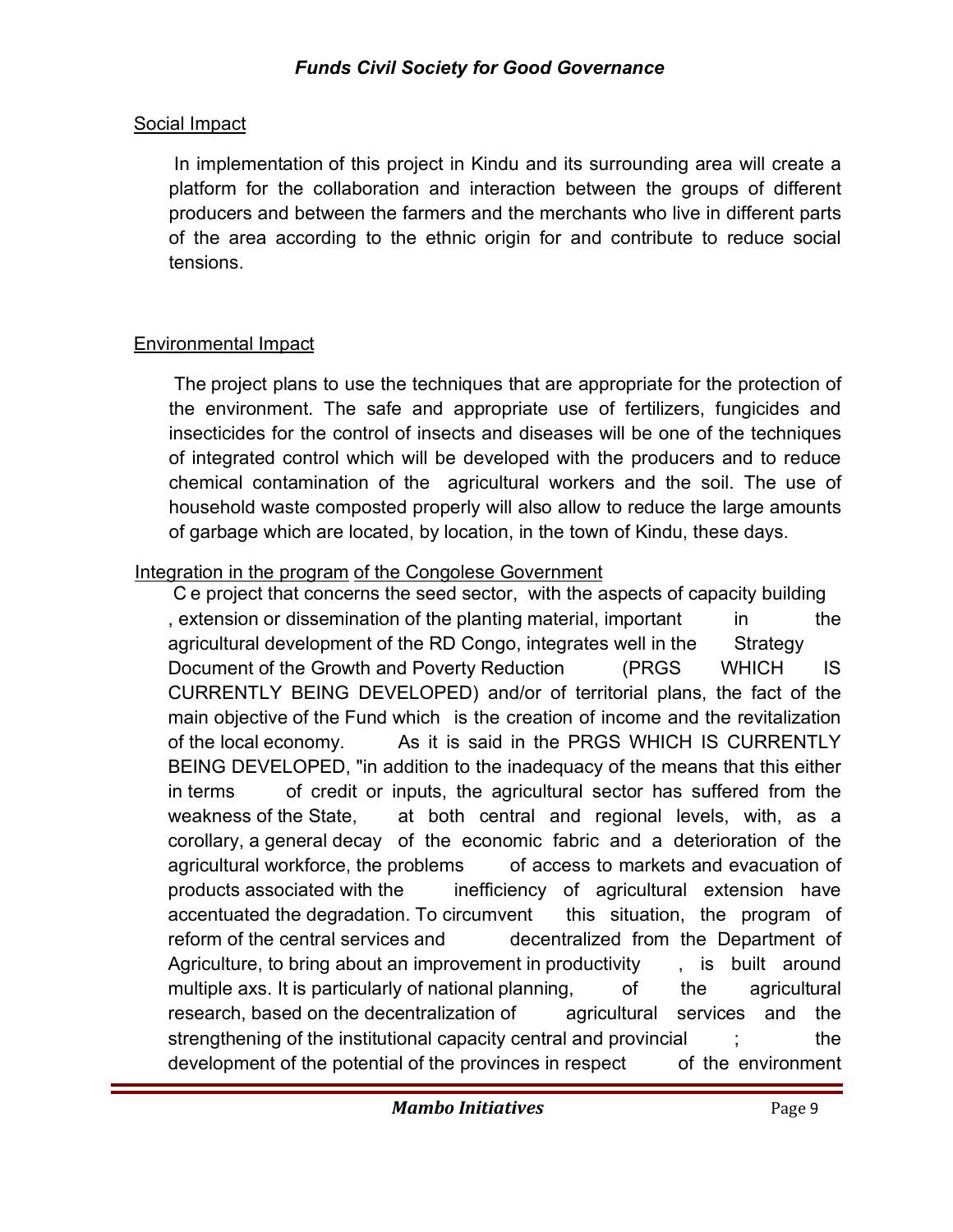and of the backup of productive bases natural, in the context of the Document of Growth and Poverty Reduction (PRGS WHICH IS CURRENTLY BEING DEVELOPED) ".

The integration of this project in the PRGS WHICH IS CURRENTLY BEING DEVELOPED is still justified by this sentence from the document itself: "It is indisputable that the development of agriculture will be the engine of economic recovery of the R. D. Congo and the cornerstone of the strategy of the fight against poverty developed by the program of the Government with its partners (PRGS WHICH IS CURRENTLY BEING DEVELOPED) ".

# **Work Program/ Calendar (designation of services, indication of responsible for the delivery, time bar in the delivery)**

The duration of the project will be 12 months.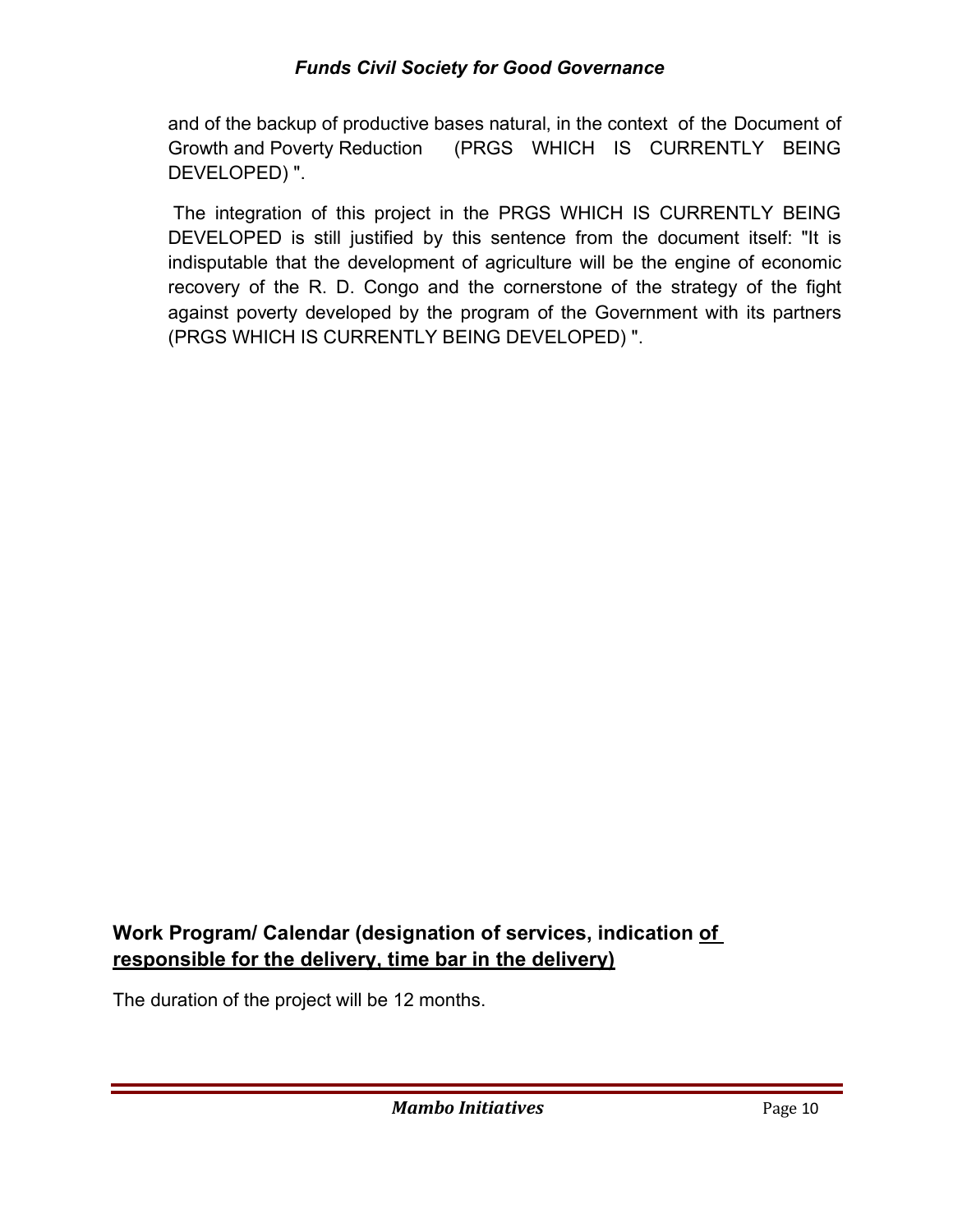|                                                                                                            |                               |                         | Semester 1              |                         | Semester 2 |                |   |   |   |    |    |    |                                                                      |
|------------------------------------------------------------------------------------------------------------|-------------------------------|-------------------------|-------------------------|-------------------------|------------|----------------|---|---|---|----|----|----|----------------------------------------------------------------------|
| <b>Activity</b>                                                                                            | <b>Mont</b><br>h <sub>1</sub> | $\overline{\mathbf{2}}$ | $\overline{\mathbf{3}}$ | $\overline{\mathbf{4}}$ | 5          | $6\phantom{a}$ | 7 | 8 | 9 | 10 | 11 | 12 | <b>Body</b><br>responsible<br>for<br>implementati<br>on              |
| Planning<br>Meeting                                                                                        |                               |                         |                         |                         |            |                |   |   |   |    |    |    | Coordinator                                                          |
| Training of<br>technicians<br>to UNIKI                                                                     |                               |                         |                         |                         |            |                |   |   |   |    |    |    | Claims<br>Specialists and<br>Agronomist                              |
| Preparation<br>of land and<br>establishm<br>ent of the<br>driver field<br>at the<br>University<br>of Kindu |                               |                         |                         |                         |            |                |   |   |   |    |    |    | Partners of<br>local NGOS<br>and<br>technicians of<br>the University |
| Collection<br>and put in<br>place                                                                          |                               |                         |                         |                         |            |                |   |   |   |    |    |    | Specialist<br>Agronomist                                             |
| Selection of<br>plant<br>material in<br>the Driver<br>field                                                |                               |                         |                         |                         |            |                |   |   |   |    |    |    | <b>All Partners</b><br>forms and the<br><b>Trainers</b>              |
| M<br>ultiplication<br>of seeds                                                                             |                               |                         |                         |                         |            |                |   |   |   |    |    |    | <b>Trainers and</b><br>all the NGO<br>Partners                       |

Ξ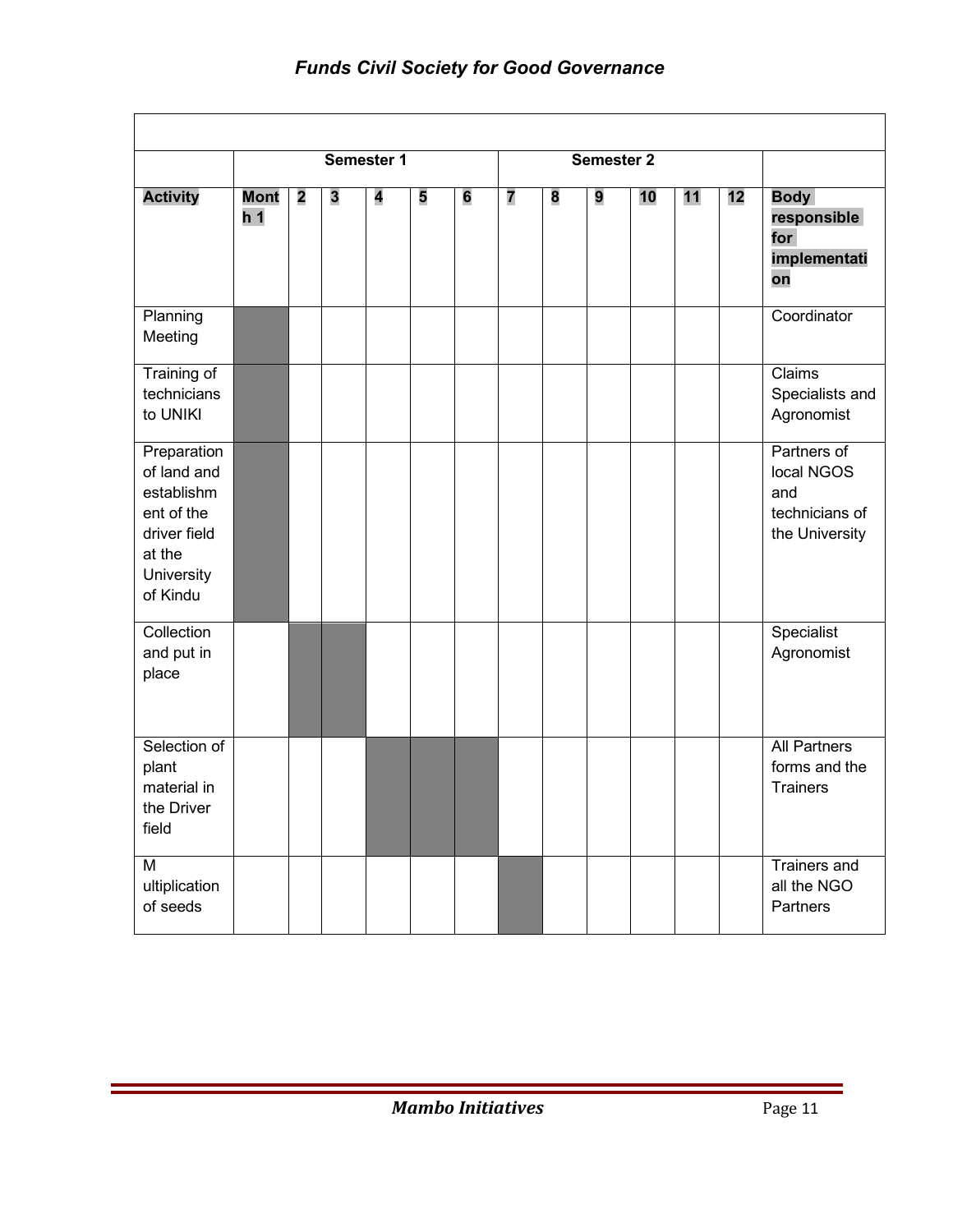| Technology        |  |  |  |  |  |  | Coordinator  |
|-------------------|--|--|--|--|--|--|--------------|
| transfer in       |  |  |  |  |  |  | and partners |
| the sites         |  |  |  |  |  |  | trained      |
| with              |  |  |  |  |  |  | technicians  |
| farmers'          |  |  |  |  |  |  |              |
| association       |  |  |  |  |  |  |              |
| s: training       |  |  |  |  |  |  |              |
| and               |  |  |  |  |  |  |              |
| establishm        |  |  |  |  |  |  |              |
| ent of fields     |  |  |  |  |  |  |              |
| <b>Study Days</b> |  |  |  |  |  |  | All partners |
| in fields-        |  |  |  |  |  |  |              |
| schools:          |  |  |  |  |  |  |              |
| extension         |  |  |  |  |  |  |              |
| with the          |  |  |  |  |  |  |              |
| other             |  |  |  |  |  |  |              |
| farmers           |  |  |  |  |  |  |              |
|                   |  |  |  |  |  |  |              |
| Workshop          |  |  |  |  |  |  | All partners |
| for               |  |  |  |  |  |  |              |
| expansion         |  |  |  |  |  |  |              |
| strategies        |  |  |  |  |  |  |              |
|                   |  |  |  |  |  |  |              |
|                   |  |  |  |  |  |  |              |
| Final             |  |  |  |  |  |  | Evaluator    |
| Evaluation        |  |  |  |  |  |  |              |
|                   |  |  |  |  |  |  |              |

| <b>Project Budget</b> | For 12 months |          |      |       |  |  |  |
|-----------------------|---------------|----------|------|-------|--|--|--|
| <b>Expenditure</b>    | Unit          | Quantity | Cost | Costs |  |  |  |
|                       |               |          |      |       |  |  |  |

*Mambo Initiatives* Page 12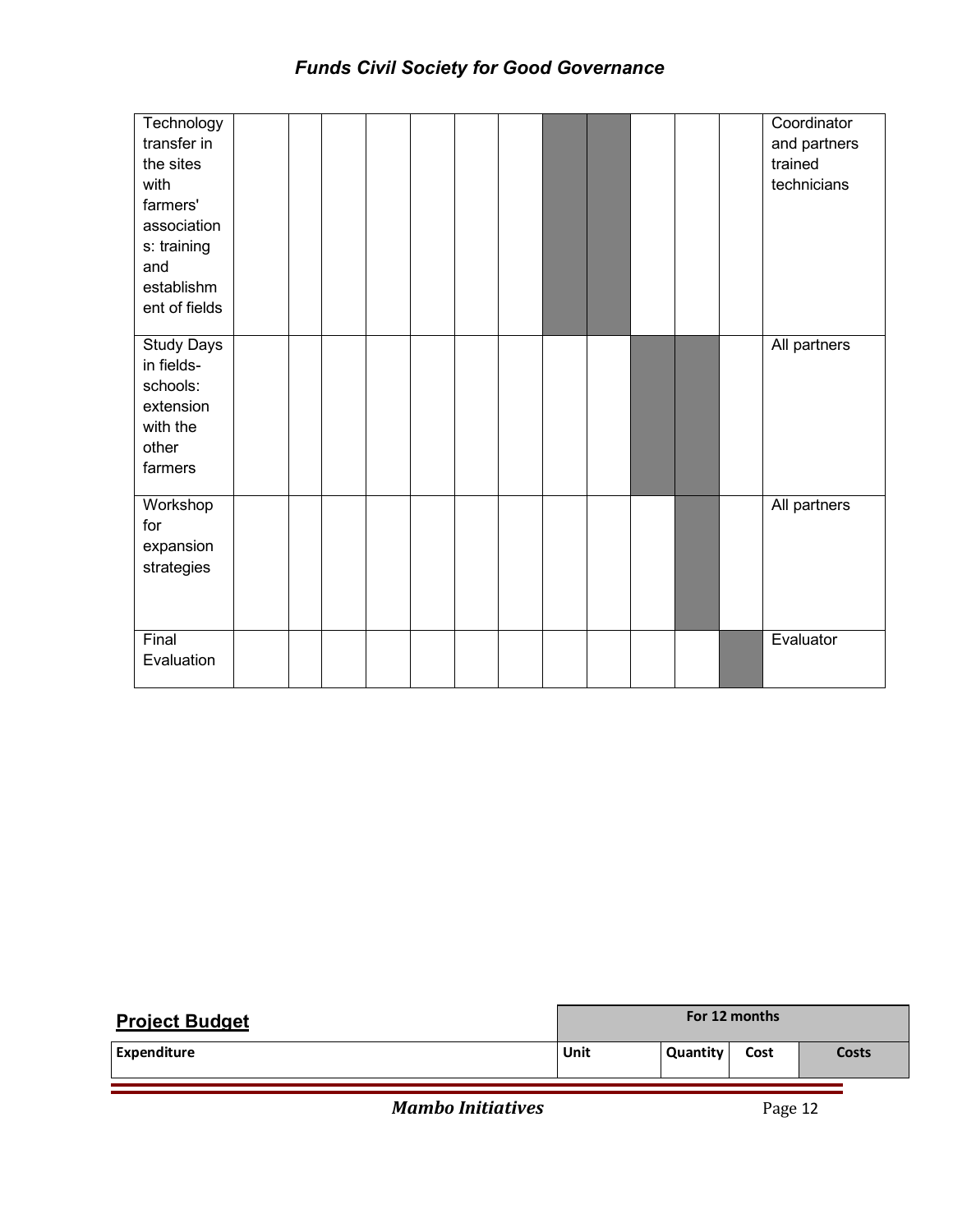|                                                                 |             |     | <b>Unitary</b> | <b>Totals</b> |
|-----------------------------------------------------------------|-------------|-----|----------------|---------------|
|                                                                 |             |     | (In US \$)     | (In US \$)    |
|                                                                 |             |     |                |               |
|                                                                 |             |     |                |               |
|                                                                 |             |     |                |               |
| 1. Human Resources                                              |             |     |                |               |
| 1.1 Wages (gross amounts, local staff)                          |             |     |                |               |
| 1.1.1 Technical                                                 | By Month    | 60  | 2 00.00        | 12 0 00.00    |
| 1.1.2 P are closely linked to support                           | By Month    | 120 | 10 0.00        | 12 0 00.00    |
| 1.2 Per conferences where for missions                          |             |     |                |               |
| 1.2 .1 On site (staff assigned to the project)                  | Per diem    | 900 | 5 0.00         | 22 5 00.00    |
| <b>Sub-total human resources</b>                                |             |     |                | 46 5 00.00    |
| 2. Equipment, materials and supplies                            |             |     |                |               |
| 2.1 Purchase of motorcycles                                     | By moto     | 4   | 1,500.00       | 6000.00       |
| 2.2 Furniture, computer hardware                                | By Computer | 5   | 1,000.00       | 5,000.00      |
| 2.3 Other - improved seeds for multiplication and dissemination | By variety  | 10  | 50.00          | 5 00.00       |
| 2.4 Other - agricultural tools (watering cans, hoes, spades,    |             |     |                |               |
| machetes, rakes)                                                | By tool     | 100 | 25             | 2 50 0.00     |
| Sub-total equipment and supplies                                |             |     |                | 14,000.00     |
|                                                                 |             |     |                |               |
| 3. Local Office                                                 |             |     |                |               |
| 3.1 Cost of operation of motorcycles                            | By Month    | 48  | 1 00.00        | 4 8 00.00     |
| 3.2 Rental of offices                                           | By Month    | 12  | 500.00         | 6,000.00      |
| 3.3 Supplies - office supplies                                  | By Month    | 12  | 200.00         | 2,400.00      |
| 3.4 Other services (telephone, electricity, post, maintenance)  | By Month    | 12  | 250.00         | 3,000.00      |
| Sub-total local office                                          |             |     |                | 16 2 00.00    |
| 4. Other costs, services                                        |             |     |                |               |

*Mambo Initiatives* Page 13